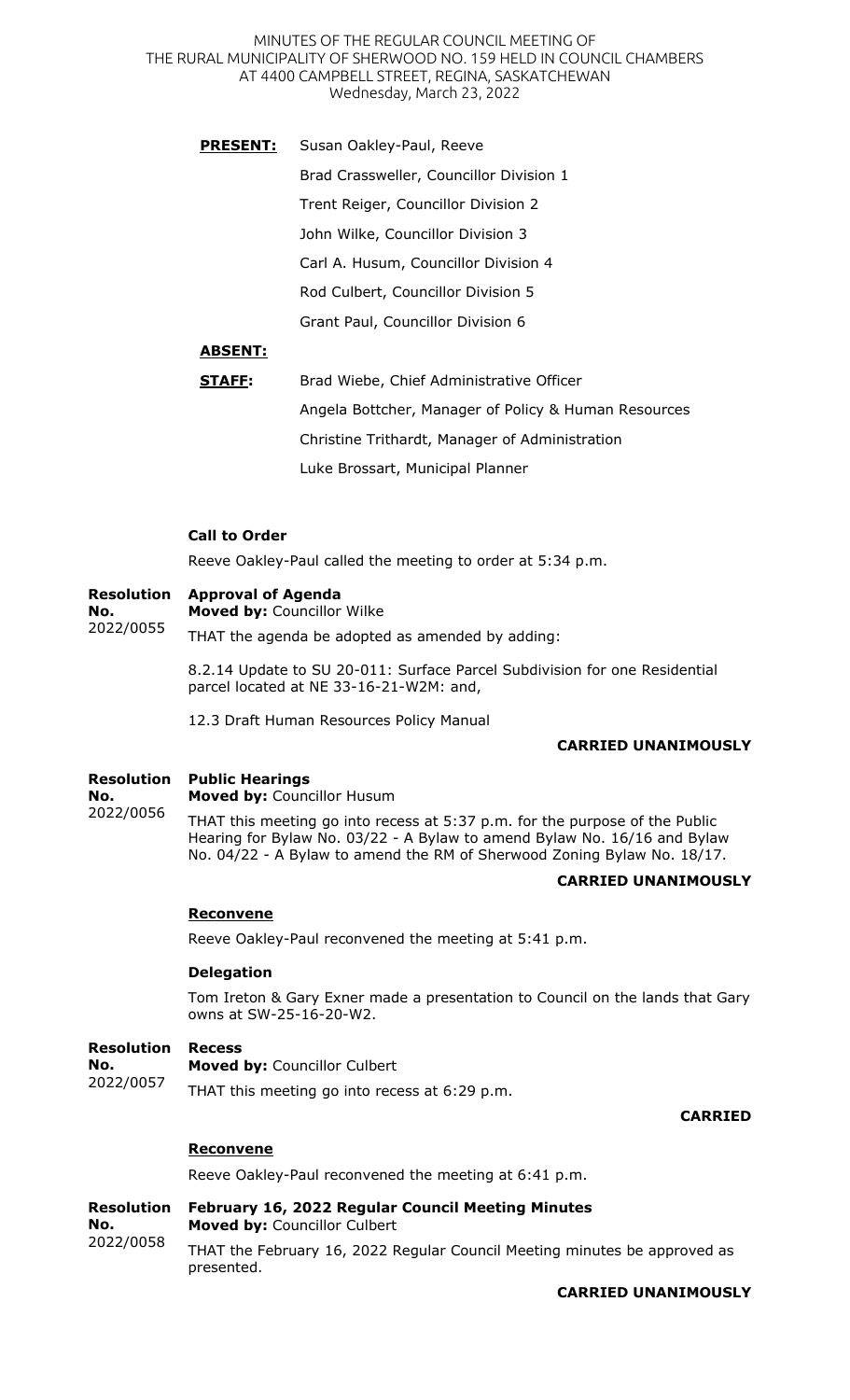| <b>Resolution</b><br>No.              | March 2, 2022 Special Council Meeting Minutes<br>Moved by: Councillor Culbert                                                                                                                                                                      |
|---------------------------------------|----------------------------------------------------------------------------------------------------------------------------------------------------------------------------------------------------------------------------------------------------|
| 2022/0059                             | THAT the March 2, 2022 Special Council Meeting minutes be approved as<br>presented.                                                                                                                                                                |
|                                       | <b>CARRIED UNANIMOUSLY</b>                                                                                                                                                                                                                         |
| <b>Resolution</b><br>No.<br>2022/0060 | <b>Financial Update &amp; Interim Budget Report</b><br>Moved by: Councillor Husum                                                                                                                                                                  |
|                                       | THAT the Financial Update and Interim Budget Report for February 2022 be<br>accepted as information and filed.                                                                                                                                     |
|                                       | <b>CARRIED UNANIMOUSLY</b>                                                                                                                                                                                                                         |
| <b>Resolution</b><br>No.<br>2022/0061 | <b>Monthly Reserve Fund Summary</b><br>Moved by: Councillor Culbert                                                                                                                                                                                |
|                                       | THAT the Monthly Reserve Fund Summary for February 2022 be accepted as<br>information and filed.                                                                                                                                                   |
|                                       | <b>CARRIED UNANIMOUSLY</b>                                                                                                                                                                                                                         |
| <b>Resolution</b><br>No.              | <b>List of Accounts for Review</b><br>Moved by: Councillor Wilke                                                                                                                                                                                   |
| 2022/0062                             | THAT cheque numbers 20054 to 20108 totaling \$250,949.73 for February 2022,<br>as outlined in the List of Accounts for Review, attached to and forming part of<br>these minutes, be accepted as information and filed; and,                        |
|                                       | THAT the Payroll and Electronic Funds Transfers for February 2022 totaling<br>\$188,519.79 be ratified.                                                                                                                                            |
|                                       | <b>CARRIED UNANIMOUSLY</b>                                                                                                                                                                                                                         |
| <b>Resolution</b><br>No.              | <b>Public Works Operations and Projects Update - March</b><br>Moved by: Councillor Wilke                                                                                                                                                           |
| 2022/0063                             | THAT the March 2022 Public Works Operations and Projects Update report be<br>accepted as information and filed.                                                                                                                                    |
|                                       | <b>CARRIED UNANIMOUSLY</b>                                                                                                                                                                                                                         |
| <b>Resolution</b><br>No.              | 2022 Gravel Supply & Spreading Tender<br>Moved by: Councillor Husum                                                                                                                                                                                |
| 2022/0064                             | THAT the 2022 Gravel Supply & Spreading Tender be awarded to KF Aggregates<br>Recycling Inc. at their tendered price estimated at \$692,023.50 plus GST.                                                                                           |
|                                       | <b>CARRIED UNANIMOUSLY</b>                                                                                                                                                                                                                         |
| <b>Resolution</b><br>No.              | <b>2022 Dust Control</b><br>Moved by: Councillor Reiger                                                                                                                                                                                            |
| 2022/0065                             | THAT the purchase of 2022 dust control contract be awarded to Fort<br>Distributors at \$0.35 cents per litre (plus GST) for the 2022 Dust Control<br>Program.                                                                                      |
|                                       | <b>CARRIED</b>                                                                                                                                                                                                                                     |
| <b>Resolution</b><br>No.<br>2022/0066 | <b>2022 Dust Control Policy</b><br>Moved by: Councillor Culbert                                                                                                                                                                                    |
|                                       | THAT the 2022-02 Dust Control Policy be tabled to the April 27, 2022 Council<br>Meeting.                                                                                                                                                           |
|                                       | <b>CARRIED UNANIMOUSLY</b>                                                                                                                                                                                                                         |
| <b>Resolution</b><br>No.<br>2022/0067 | Rural Integrated Roads for Growth Program - Earthwork and Grading<br><b>Project at N 10-18-19-W2</b><br>Moved by: Councillor Husum                                                                                                                 |
|                                       | THAT the Rural Integrated Road for Growth project agreement between<br>Saskatchewan Association of Rural Municipalities and the RM of Sherwood No.<br>159 for the Earthworks and Grading project on Inland Drive at N 10-18-19-W2<br>be CANCELLED. |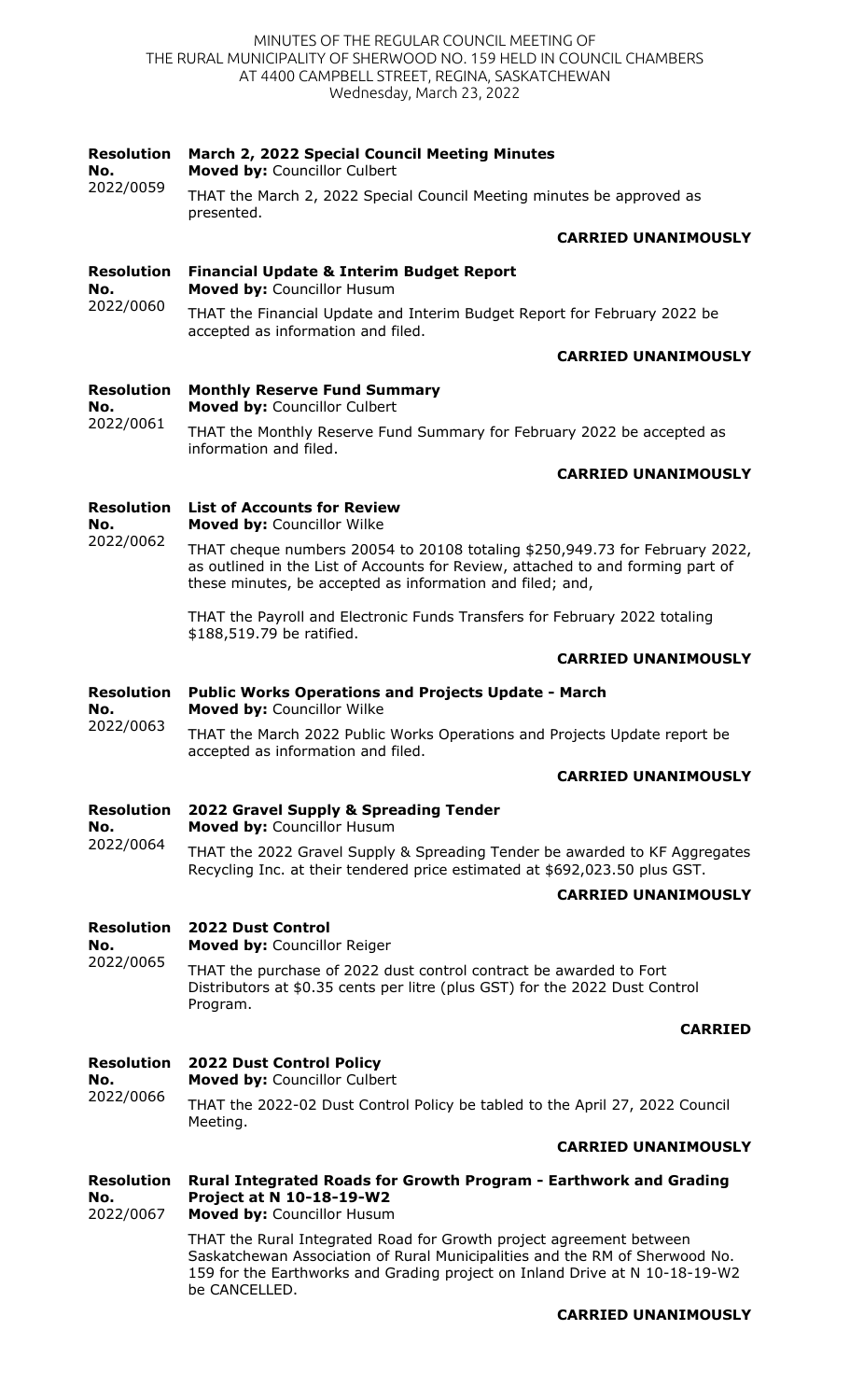### **Resolution No.**  2022/0068 **Rezone and Redesignation of SE 24-17-19-W2M, Official Community Plan Amendment - 2nd Reading Moved by:** Councillor Wilke THAT Bylaw No. 03/22 - A Bylaw to amend Bylaw No. 16/16, be read a second time. **CARRIED UNANIMOUSLY Resolution Rezone and Redesignation of SE 24-17-19-W2M, Official Community No.**  2022/0069 **Plan Amendment - 3rd Reading Moved by:** Councillor Culbert THAT Bylaw No. 03/22 - A Bylaw to amend Bylaw No. 16/16, be read a third time and hereby adopted. **CARRIED UNANIMOUSLY Resolution Rezone and Redesignation of SE 24-17-19-W2M, Zoning Bylaw No.**  2022/0070 **Amendment - 2nd Reading Moved by:** Councillor Crassweller THAT Bylaw No. 04/22 - A Bylaw to amend the RM of Sherwood Zoning Bylaw No. 18/17, be read a second time. **CARRIED UNANIMOUSLY Resolution No.**  2022/0071 **Rezone and Redesignation of SE 24-17-19-W2M, Zoning Bylaw Amendment - 3rd Reading Moved by:** Councillor Wilke THAT Bylaw No. 04/22 - A Bylaw to amend the RM of Sherwood Zoning Bylaw No. 18/17, be read a third time and hereby adopted. **CARRIED UNANIMOUSLY Resolution SU 22-003: Surface Parcel Subdivision to separate nine industrial sites No.**  2022/0072 **at SE 14 18 20 W2M within Pasqua Business Park Moved by:** Councillor Culbert THAT proposed subdivision application SU 22-003 (Community Planning File R0038-22R), which intends to separate nine industrial sites at SE 14 18 20 W2M within Pasqua Business Park be recommended for approval by Community Planning with the following considerations: 1. That a servicing agreement is required to be signed prior to final subdivision approval. 2. That Siemens Transportation Concept report is amended to reflect the removal of the Boychuk Gate access to Sakundiak. 3. A drainage easement plan and agreement is required to be registered to protect drainage within the subdivision area between lots. **CARRIED UNANIMOUSLY Resolution Cougar Property Management Inc. (Siemens Transportation ) Servicing No.**  2022/0073 **Agreement Phase 2 Moved by:** Councillor Culbert THAT the draft servicing agreement with Cougar Property Management INC. (Siemens Transportation) be accepted as presented (with a paved requirement for S2 and Sakundiak Drive being extended as a graveled emergency access and built to a heavy haul standard), and the CAO and Reeve be authorized to sign the agreement. **CARRIED UNANIMOUSLY Resolution Concept Plan Appending and Rezone of NE/SE 26-17-21-W2M - Official No.**  2022/0074 **Community Plan Amendment Moved by:** Councillor Culbert THAT Bylaw No. 01/22 - A Bylaw to amend Bylaw No. 16/16, be read a first time.

**CARRIED UNANIMOUSLY**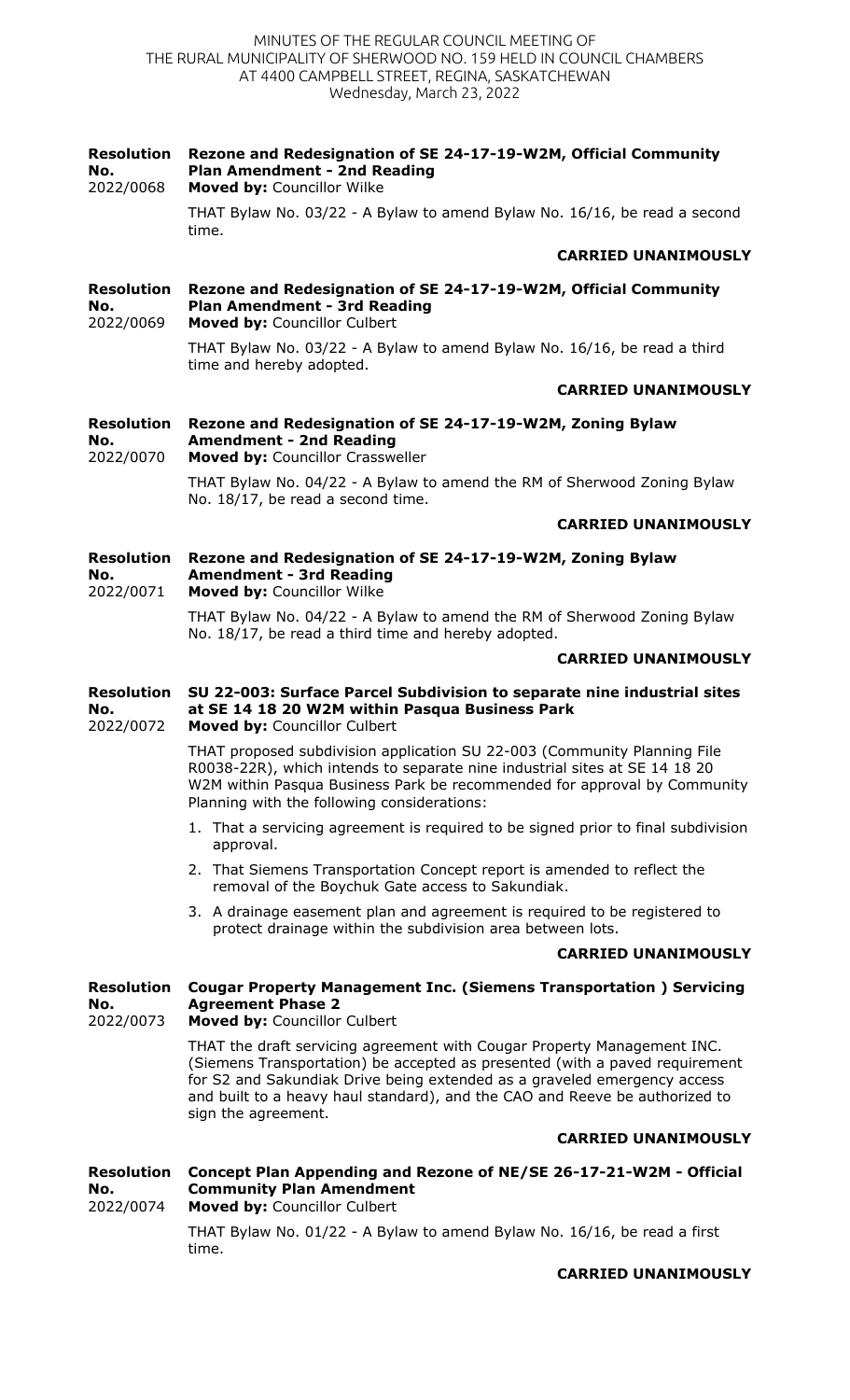#### **Resolution No.**  2022/0075 **Concept Plan Appending and Rezone of NE/SE 26-17-21-W2M - Zoning Bylaw Amendment Moved by:** Councillor Culbert

THAT Bylaw No. 02/22 - A Bylaw to amend the RM of Sherwood Zoning Bylaw No. 18/17, be read a first time

# **CARRIED UNANIMOUSLY**

### **Resolution SU 22-002: Surface Parcel Subdivision to separate one industrial site No.**  2022/0076 **from surrounding parcel at Lot 1 – Blk/Par M, Plan 102297865 Ext 0 within DBR**

**Moved by:** Councillor Crassweller

THAT proposed subdivision application SU 22-002 (Community Planning File R0032-22R), which intends to separate one industrial site from surrounding parcel Lot 1 – Blk/Par M, Plan 102297865 Ext 0 within DBR be recommended for approval by Community Planning with the following consideration:

1. Future development shall meet the ditching and drainage standards required for development within DBR industrial park.

# **CARRIED UNANIMOUSLY**

### **Resolution SU 22-004: Surface Parcel Subdivision to separate one 4.87 hectare No.**  2022/0077 **(12.01 acre) parcel from a source quarter section located at N ½ 24- 16-21-W2M**

**Moved by:** Councillor Wilke

THAT proposed subdivision application SU 22-004 (Community Planning File R0078-22R), which intends to subdivide one 4.87ha (12.01ac) parcel from a source quarter section located at N ½ 24-16-21-W2M be recommended for approval by Community Planning as presented.

# **CARRIED UNANIMOUSLY**

#### **Resolution No.**  2022/0078 **SU 22-005: Surface Parcel Subdivision to separate 3 parcels from source quarter section located at NW ¼ 19-18-19-W2M Moved by:** Councillor Culbert

THAT proposed subdivision application SU 22-005 (Community Planning File R0122-22R), which intends to subdivide 3 parcels from a source quarter section located at NW ¼ 19-18-19-W2M be recommended for approval by Community Planning with the following considerations:

- 1. 5 metre (16.4 ft.) width of Road widening to be dedicated by plan of survey along the frontage of Township Road 184.
- 2. That the applicant enters into a Drainage Easement Agreement with the RM of Sherwood to ensure that the existing natural drainage channel within NW 19-18-19 W2M is recognized and remains unabated.
- 3. That the applicant enters into a Drainage Easement Agreement with the RM of Sherwood or enters into a sale agreement for the associated drainage lands to the RM of Sherwood to ensure that the existing drainage channel within SW 19-18-19 W2M is recognized and remains unabated.
- 4. Provision of cash-in-lieu of Municipal Reserve to the Municipality as required by Community Planning.

# **CARRIED UNANIMOUSLY**

| <b>Resolution</b><br>No.<br>2022/0079          | <b>Development Appeals Board Appointment Update</b><br><b>Moved by: Councillor Husum</b> |  |
|------------------------------------------------|------------------------------------------------------------------------------------------|--|
|                                                | THAT Paige Boha's position as Secretary of the Development Appeals Board be<br>revoked.  |  |
|                                                | <b>CARRIED UNANIMOUSLY</b>                                                               |  |
| <b>Resolution</b><br>No.<br>nann <i>I</i> nnon | <b>Development Appeals Board Appointment Update</b><br><b>Moved by: Councillor Husum</b> |  |

2022/0080 THAT Aileen Swenson be appointed as the Secretary of the Development Appeals Board for 2022.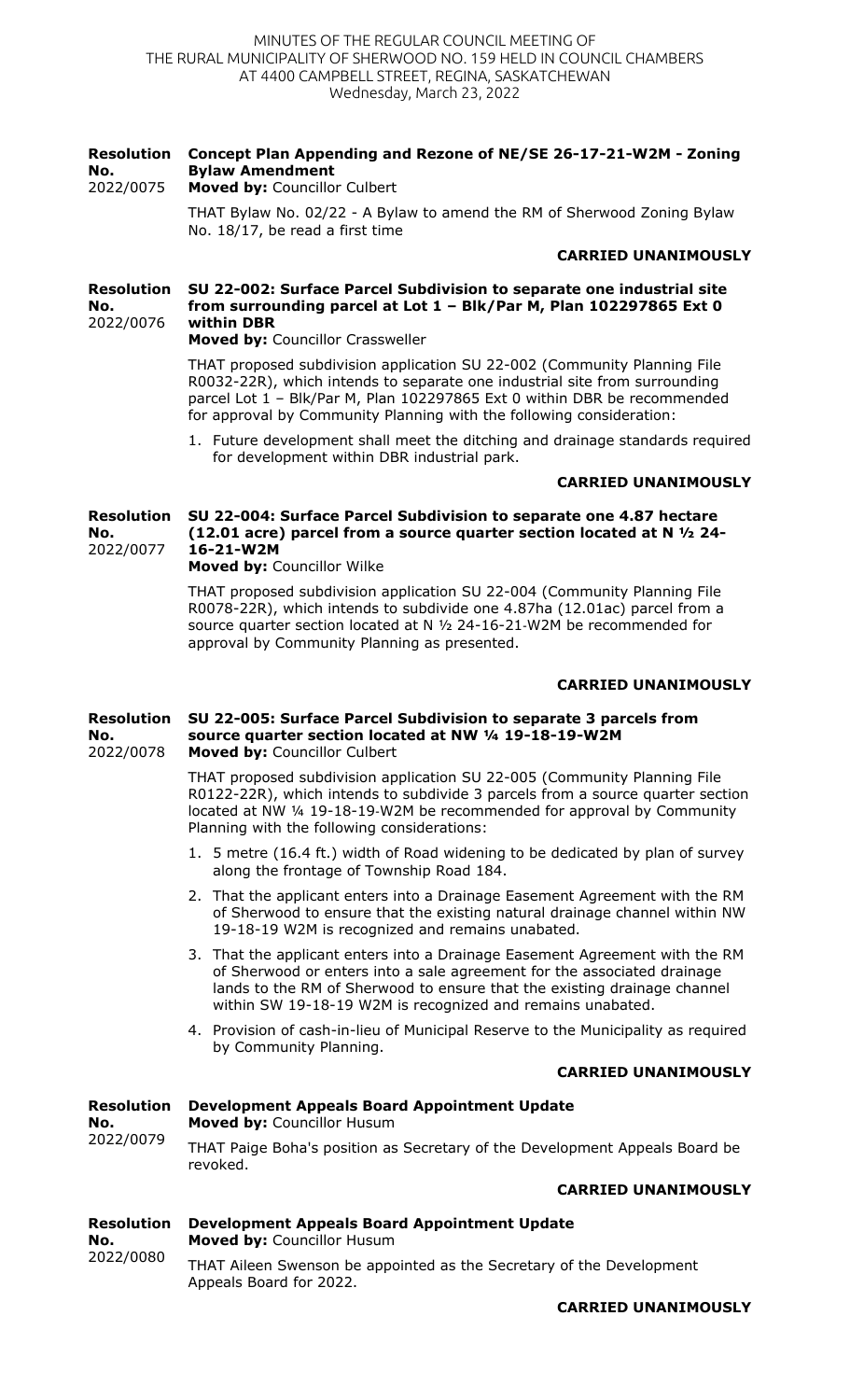| <b>Resolution</b><br>No.<br>2022/0081 | Update to SU 20-011: Surface Parcel Subdivision for one Residential<br>parcel located at NE 33-16-21-W2M<br>Moved by: Councillor Husum                                                                                                                                                     |  |  |
|---------------------------------------|--------------------------------------------------------------------------------------------------------------------------------------------------------------------------------------------------------------------------------------------------------------------------------------------|--|--|
|                                       | THAT proposed subdivision application SU 20-011 (Community Planning File<br>R0790-20R), which intends to subdivide one ten (10) acre parcel for a future<br>residential site located at NE 33-16-21-W2M be recommended for approval by<br>Community Planning with the following condition: |  |  |
|                                       | 1. A 10 metre road widening to be provided by plan of survey along the east<br>boundary of the NE 33-16-21-W2M adjacent to Range Road 2213 as this<br>roadway is designated as an over dimensional route and is scheduled for<br>future upgrades.                                          |  |  |
|                                       | <b>CARRIED UNANIMOUSLY</b>                                                                                                                                                                                                                                                                 |  |  |
| <b>Resolution</b><br>No.<br>2022/0082 | March.2022 Update - Administration<br>Moved by: Councillor Wilke                                                                                                                                                                                                                           |  |  |
|                                       | THAT the March 2022 Administration Update report be accepted as information<br>and filed.                                                                                                                                                                                                  |  |  |
|                                       | <b>CARRIED UNANIMOUSLY</b>                                                                                                                                                                                                                                                                 |  |  |
| <b>Resolution</b><br>No.              | Tax Incentive Annual Report Form - 134 C Husum Road<br>Moved by: Councillor Culbert                                                                                                                                                                                                        |  |  |
| 2022/0083                             | THAT the Annual Report Form related to 134 C Husum Road, Tax Incentive<br>Application No. 19-002, submitted by Wiltre Holdings Inc., be accepted as<br>information and filed.                                                                                                              |  |  |
|                                       | <b>CARRIED UNANIMOUSLY</b>                                                                                                                                                                                                                                                                 |  |  |
| <b>Resolution</b><br>No.<br>2022/0084 | Tax Incentive Annual Report Form - 900 Inland Drive<br>Moved by: Councillor Wilke                                                                                                                                                                                                          |  |  |
|                                       | THAT the Annual Report Form related to 900 Inland Drive, Tax Incentive<br>Application No. 19-012, submitted by Varzari Trading Ltd./Varsteel Ltd., be<br>accepted as information and filed.                                                                                                |  |  |
|                                       | <b>CARRIED UNANIMOUSLY</b>                                                                                                                                                                                                                                                                 |  |  |
| <b>Resolution</b><br>No.<br>2022/0085 | Tax Incentive Annual Report Form - NE 34-16-20-W2, Parcel C, Plan<br>111398845<br>Moved by: Councillor Crassweller                                                                                                                                                                         |  |  |
|                                       | THAT the Annual Report Form related to NE 34-16-20-W2, Parcel C, Plan<br>111398845, Tax Incentive Application No. 19-014, submitted by Salix Holdings<br>Ltd., be accepted as information and filed.                                                                                       |  |  |
|                                       | <b>CARRIED UNANIMOUSLY</b>                                                                                                                                                                                                                                                                 |  |  |
| <b>Resolution</b><br>No.<br>2022/0086 | <b>Board of Revision Appointment Update</b><br>Moved by: Councillor Husum                                                                                                                                                                                                                  |  |  |
|                                       | THAT Abby Lumb's position as Secretary of the Board of Revision be revoked.<br><b>CARRIED UNANIMOUSLY</b>                                                                                                                                                                                  |  |  |
| <b>Resolution</b><br>No.<br>2022/0087 | <b>Board of Revision Appointment Update</b><br>Moved by: Councillor Culbert                                                                                                                                                                                                                |  |  |
|                                       | THAT Aileen Swenson and Christine Trithardt be appointed as the Secretary's of<br>the Board of Revision for 2022.                                                                                                                                                                          |  |  |
|                                       | <b>CARRIED UNANIMOUSLY</b>                                                                                                                                                                                                                                                                 |  |  |
| <b>Resolution</b><br>No.<br>2022/0088 | <b>Board of Revision Appointment Update</b><br>Moved by: Councillor Crassweller                                                                                                                                                                                                            |  |  |
|                                       | THAT Jeff Hutton be appointed as a member of the Board of Revision for 2022.                                                                                                                                                                                                               |  |  |

**CARRIED UNANIMOUSLY**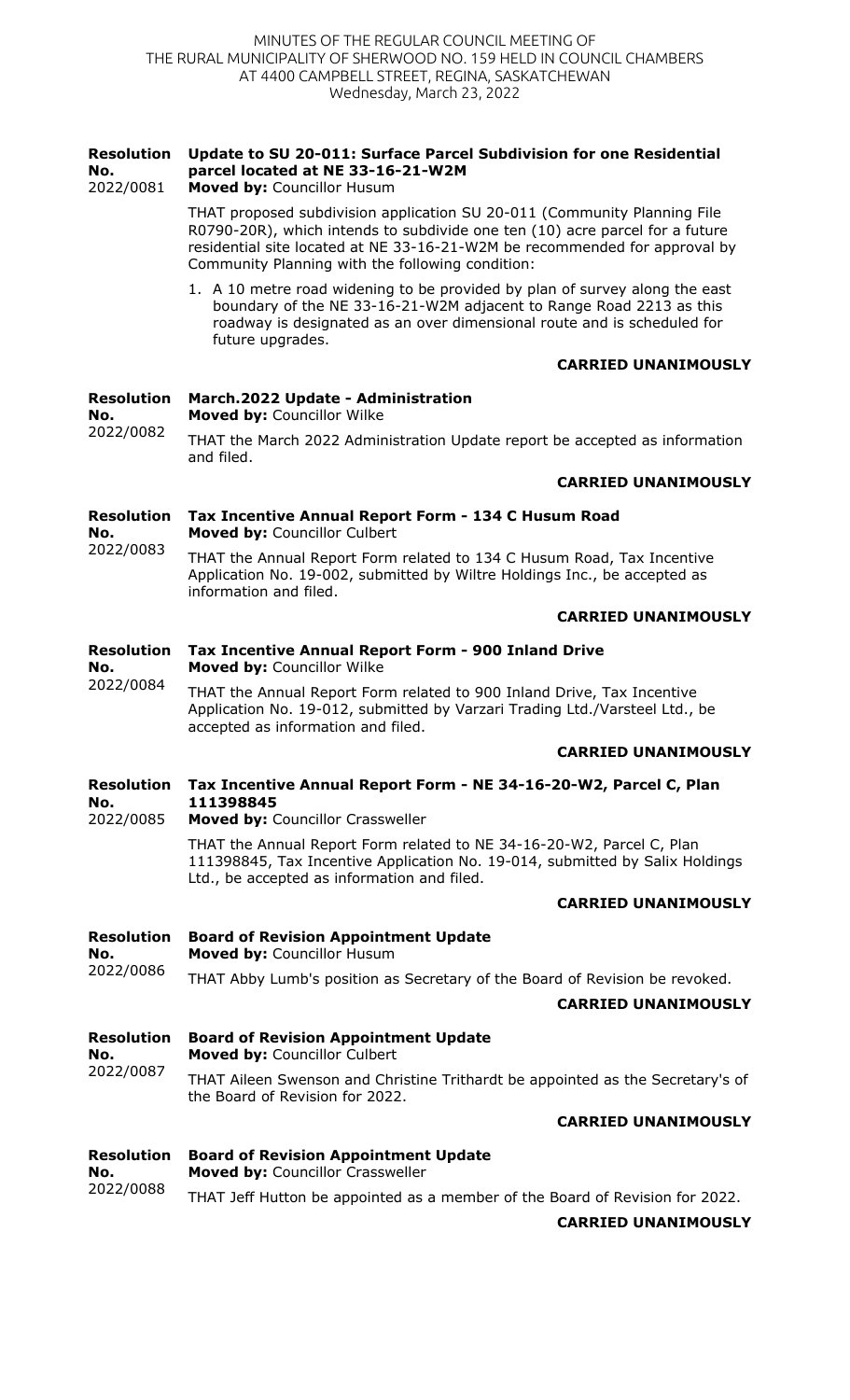#### **Resolution No. Regina Airport Authority Board of Directors Nomination Moved by:** Councillor Husum

2022/0089 THAT Resolution No. 2022/0039 appointing Councillor Trent Reiger to the Regina Airport Authority Inc. Board of Directors be rescinded.

# **CARRIED UNANIMOUSLY**

**Resolution No. Regina Airport Authority Board of Directors Nomination Moved by:** Councillor Paul

2022/0090 THAT the RM of Sherwood No. 159 post a call for nominations for the Regina Airport Authority Board of Directors nomination for 14 days on our website and Voyent Alert and bring nominations forward to the April 27, 2022 Council Meeting.

**CARRIED**

### **Resolution Redesignation of Reserve Fund Projects**

**No. Moved by:** Councillor Culbert

2022/0091 WHEREAS the yearly review of the Reserve Funds was conducted when reviewing the budgeted reserve transfers and year end surplus reserve transfer;

> AND WHEREAS it is desirable to continue some of the projects or purchases in future years and some of the projects or purchases have been completed,

THEREFORE BE IT RESOLVED THAT the RM of Sherwood No. 159 redesignate the General Reserve fund with the amounts in each project as follows:

| <b>Current Reserve Categories/Projects</b> |                                              |                |
|--------------------------------------------|----------------------------------------------|----------------|
|                                            | Reserve Category: General                    |                |
| Projects:                                  | N/A (Desigated)                              | \$1,673,277.05 |
|                                            | Reserve Category: Infrastructure             |                |
| Projects:                                  | <b>Armour Road Crossings</b><br>$\bullet$    | \$50,000       |
|                                            | Culverts                                     | \$23,437.40    |
|                                            | Future Asphalt Milling &                     | \$45,000       |
|                                            | Caping                                       |                |
|                                            | RR2213 OD Route                              |                |
|                                            | RR2214                                       | \$58,800       |
|                                            | Zora Road                                    | \$100,000      |
|                                            | 20-039 Bridge Restoration &                  | \$11,900       |
|                                            | Maintenance                                  | \$0.00         |
|                                            |                                              |                |
|                                            | Reserve Category: Municipal Land & Buildings |                |
| Projects:                                  | N/A (Designated)<br>$\bullet$                | \$90,649.99    |
|                                            |                                              |                |
|                                            | Reserve Category: Projects & Purchases       |                |
| Projects:                                  | Civic Addressing Project                     | \$7,800.00     |
|                                            | Civic Addressing Project                     | \$40,452.72    |
|                                            | (Wages)                                      |                |
|                                            | Computers                                    | \$7,500.00     |
|                                            | <b>Council Training</b>                      | \$0.00         |
|                                            | Crew Safety Training                         | \$3,665.50     |
|                                            | Development Levy Study                       | \$1,250.00     |
|                                            | Development Standards                        | \$16,850.00    |
|                                            | Manual                                       |                |
|                                            | <b>East Cottonwood Creek</b>                 | \$0.00         |
|                                            | Watershed                                    |                |
|                                            | <b>Employee Training</b>                     | \$9,080.15     |
|                                            | <b>Fire Services Review</b>                  | \$5,000.00     |
|                                            | Highway Interchange<br>$\bullet$             | \$4,500.00     |
|                                            | Repayment Model                              |                |
|                                            | <b>Integrity Comm/COI Reviews</b>            | \$17,000.00    |
|                                            | Land Agent<br>$\bullet$                      |                |
|                                            | Mapping/GIS<br>$\bullet$                     | \$7,500.00     |
|                                            | MEEP - Road Repairs (Inland                  | \$30,000.00    |
|                                            | Drive)                                       | \$0.00         |
|                                            | MEEP Muni Office Water &                     |                |
|                                            | Sewer                                        | \$0.00         |
|                                            | Municipal Office Landscaping                 |                |
|                                            | Municipal Water & Sewer                      | \$10,000.00    |
|                                            | Connection                                   |                |
|                                            | <b>Munisoft E-Notices</b>                    |                |
|                                            | N/A (Designated)                             | \$100,000.00   |
|                                            | Office 365 Migration                         |                |
|                                            | Railway Site Line Inspections                | \$214.64       |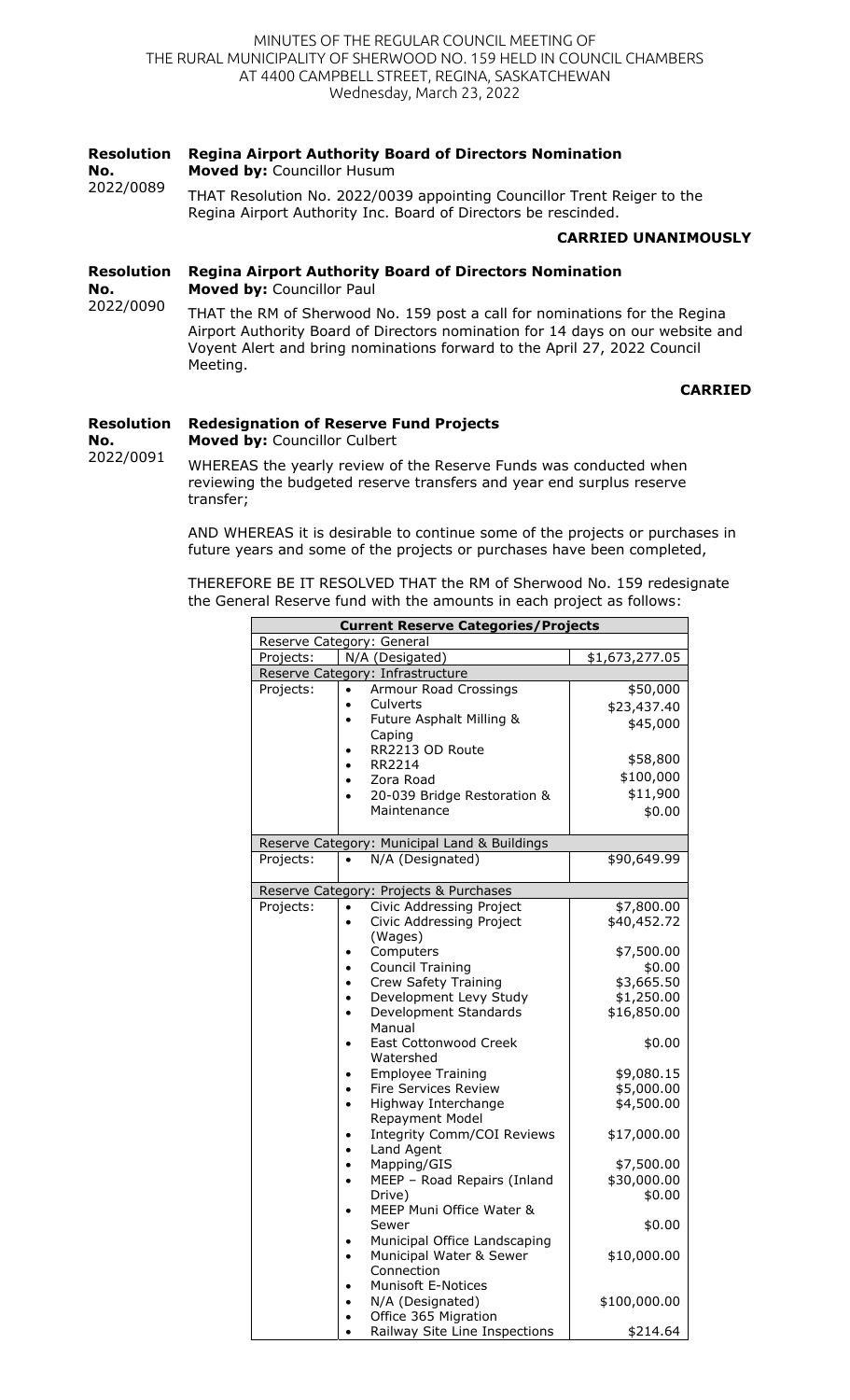|           | Road Signs                                         | \$3,475.42     |
|-----------|----------------------------------------------------|----------------|
|           | Rural Integrated Roads for<br>$\bullet$            | \$2,751.07     |
|           | Growth Projects                                    | \$12,558.50    |
|           | SIP Drainage Project                               |                |
|           | Software                                           | \$7,200.00     |
|           | <b>Strat Plan Execution (Risk</b>                  | \$300,000.00   |
|           | Analysis)                                          | \$71,100.00    |
|           | Strat Plan Execution (UT<br>$\bullet$              | \$13,330.00    |
|           | Awareness)                                         | \$22,000.00    |
|           | Union/Labour Relations                             |                |
|           | Weed Control Program                               | \$10,000.00    |
|           |                                                    |                |
|           |                                                    | \$12,500.00    |
|           |                                                    | \$7,077.22     |
|           | Reserve Category: Protective Services              |                |
| Projects: | Annual Contribution                                | \$40,000.00    |
|           | Bylaw Enforcement-Muni                             | \$24,000.00    |
|           | Court System                                       |                |
|           | Fire Code Compliance                               | \$20,000.00    |
|           | Inspections                                        |                |
|           | N/A (Designated)                                   | \$111,990.95   |
|           | Reserve Category: Utility General                  |                |
| Projects: | 2020 Carryforward-Tax                              | \$0.00         |
|           | Support                                            |                |
|           | N/A (Designated)                                   | \$9.46         |
|           | WTP Debenture No. 1 2021                           | \$0.00         |
|           | Payment                                            |                |
|           | <b>New Reserve Categories/Projects</b>             |                |
|           | Reserve Category: General                          |                |
| Projects: | <b>Annual Contributions</b>                        | \$1,673,277.05 |
|           | (Name change)                                      |                |
|           | Reserve Category: General                          |                |
| Projects: | General Infrastructure Projects                    | \$289,137.40   |
|           | Reserve Category: Municipal Land & Buildings       |                |
| Projects: | General Municipal Land &                           | \$90,649.99    |
|           | <b>Buildings</b>                                   |                |
|           | (Name change)                                      |                |
|           | Reserve Category: Projects & Purchases             |                |
| Projects: | General Projects & Purchases<br>$\bullet$          | \$203,752.50   |
|           | Civic Addressing Project                           |                |
|           | (Wages)                                            | \$40,452.72    |
|           | Computers                                          | \$7,500.00     |
|           | Municipal Water & Sewer                            | \$100,000.00   |
|           | Connection                                         |                |
|           | Rural Integrated Roads for                         | \$300,000.00   |
|           | Growth Projects                                    |                |
|           | SIP Drainage Project                               | \$71,100.00    |
|           | Reserve Category: Protective Services              |                |
| Projects: | Bylaw Enforcement-Muni<br>$\bullet$                | \$24,000.00    |
|           | Court System<br><b>General Protective Services</b> | \$171,990.95   |
|           | Reserve Category: Utility General                  |                |
|           | General Utility (Name change)                      | \$9.46         |
| Projects: |                                                    |                |

# **CARRIED UNANIMOUSLY**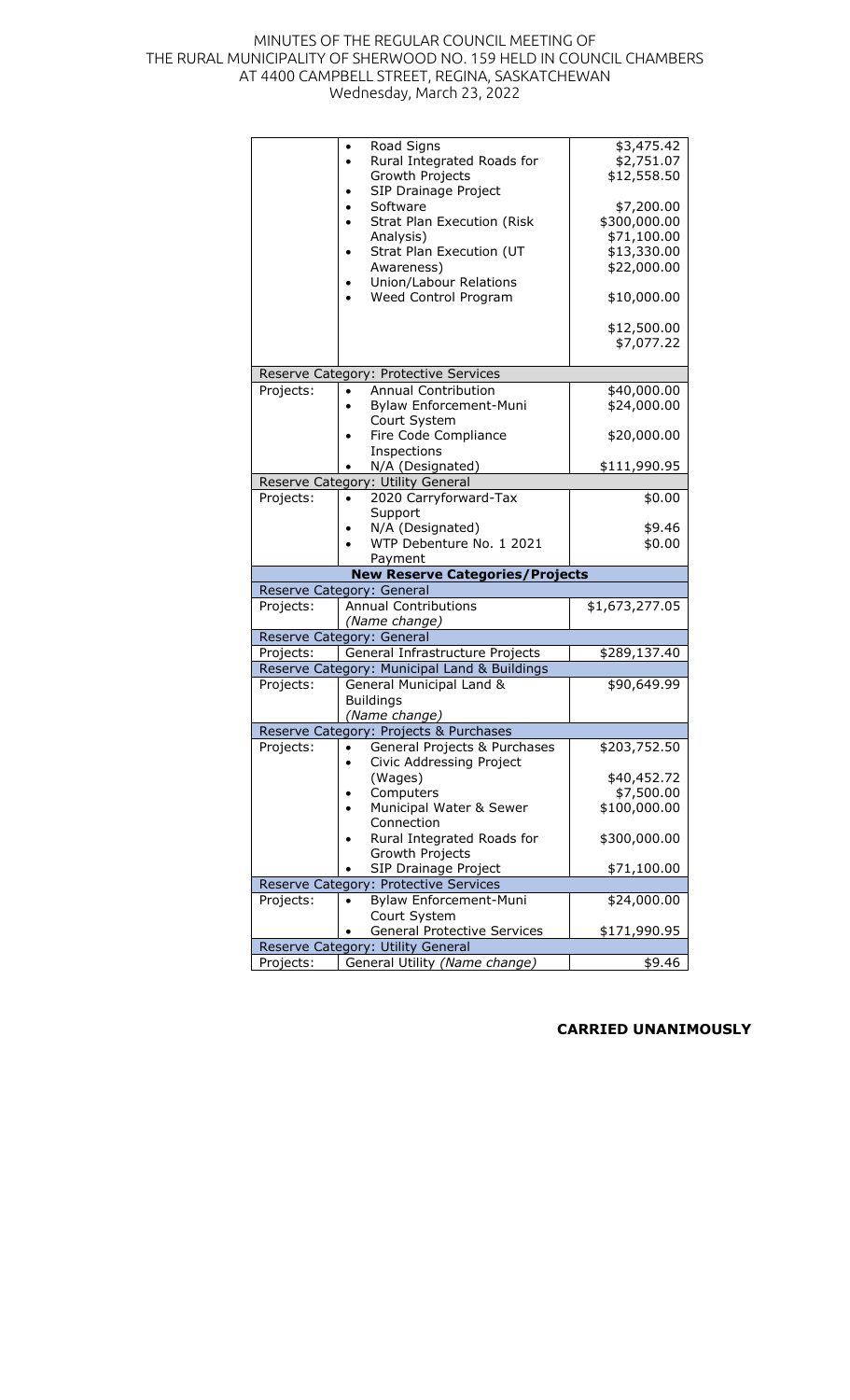### **Resolution No.**  2022/0092 **Communications Moved by:** Councillor Wilke THAT the following correspondence be accepted as information and filed:

- 1. Prairie Central District for Sport, Culture and Recreation February 15, 2022 E-News
- 2. White Butte RCMP Stats January 2022
- 3. February 17, 2022 SARM News Release The end game for Saskatchewan wild boar: SARM seeks to manage these invasive beasts
- 4. February 24, 2022 SARM News Release SARM looking for more volunteers to join Rural Crime Watch initiative to reduce crime in rural municipalities
- 5. February 22, 2022 News Release Manitoba Association of Watersheds leads partnership on AAFC's on-farm climate action fund
- 6. Prairie Central District for Sport, Culture and Recreation March 1, 2022 E-News
- 7. March 3, 2022 SARM News Release A new opportunity to develop livestock and human vaccine in Saskatchewan: SARM supports VIDO's effort to strengthen the response to infectious disease
- 8. March 10, 2022 SARM News Release A new initiative to prevent trespassing: SARM joins Saskatchewan tech startup to help rural landowners manage property and reduce unsolicited visitors & trespassers
- 9. Prairie Central District for Sport, Culture and Recreation March 14, 2022 E-News

# **CARRIED UNANIMOUSLY**

### **Resolution Closed Session (Pursuant to LAFOIP)**

**No. Moved by:** Councillor Culbert

2022/0093 THAT this meeting go into closed session at 8:28 p.m.

# **CARRIED UNANIMOUSLY**

#### **Resolution Reconvene**

**No. Moved by:** Councillor Culbert

2022/0094 THAT this meeting reconvene into regular session at 8:38 p.m.

## **CARRIED UNANIMOUSLY**

### **Resolution No. Human Resources Policy Manual**

2022/0095 **Moved by:** Councillor Culbert

THAT Council of the RM of Sherwood No.159 approve the Human Resources Policy Manual; and,

> THAT Policy No.'s 2008-05 Administrator's Cell Phone Usage Policy, 2011-02 Cell Phone Policy, 2012-06 Organizational Structure Policy, 2016-06 Travel & Expense Policy and 2020-02 Out of Scope Personnel Policy be rescinded.

## **CARRIED UNANIMOUSLY**

### **Resolution No.**  2022/0096 **Closed Session - S. 120(2)(a) of The Municipalities Act Moved by:** Councillor Reiger

THAT this meeting go into closed session at 8:40 p.m.

# **CARRIED UNANIMOUSLY**

### **Resolution Reconvene**

### **No.**  2022/0097 **Moved by:** Councillor Culbert THAT this meeting reconvene into regular session at 9:20 p.m.

# **CARRIED UNANIMOUSLY**

**Resolution No.**  2022/0098 **2022 Organizational Chart Moved by:** Councillor Crassweller THAT the 2022 Organizational Chart, attached and forming a part of these minutes, be adopted as presented.